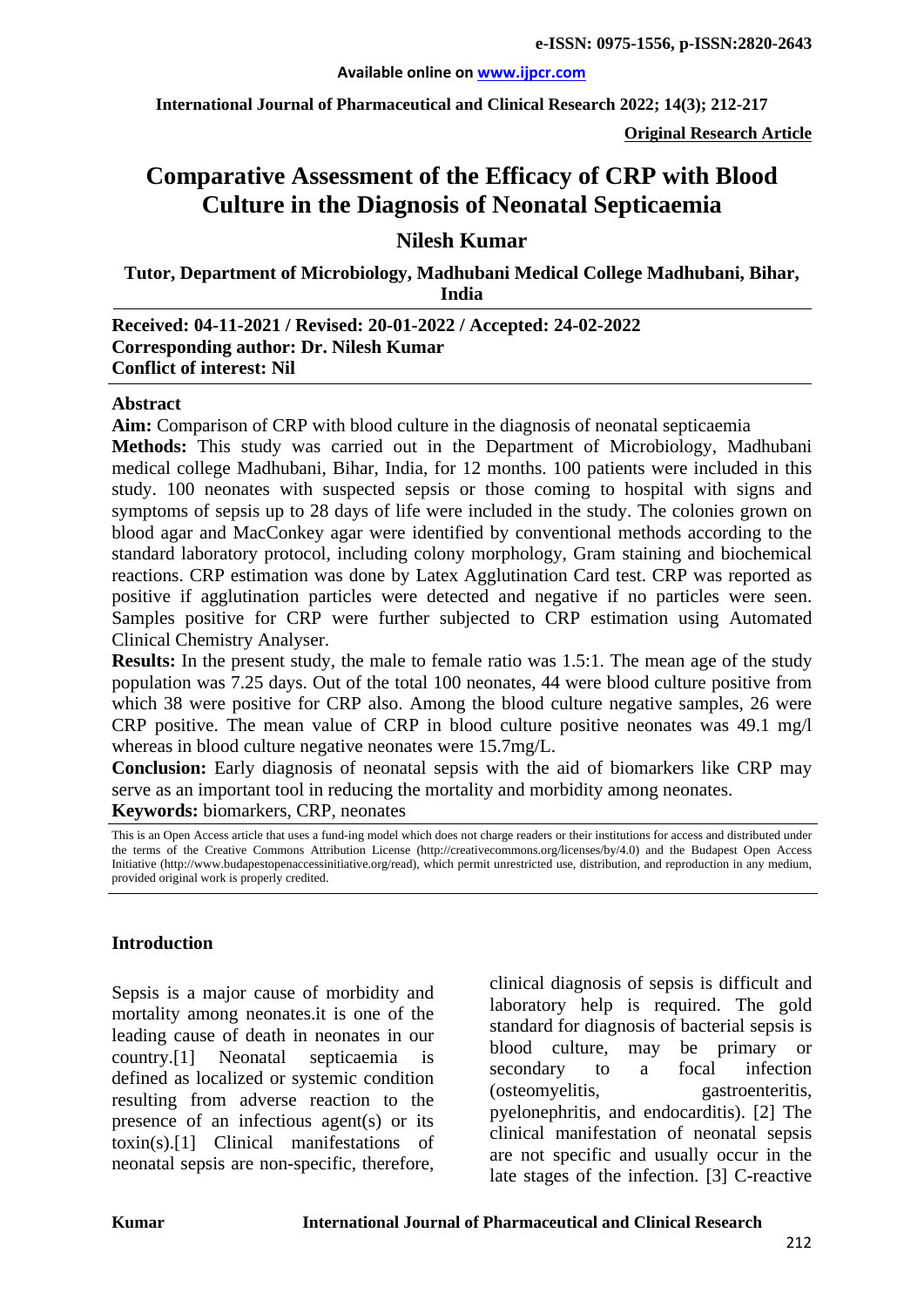protein (CRP) is a part of a protein group called acute phase reactants that is produced by the liver and is considered as an inflammatory marker. C- reactive protein is commonly elevated during an infection but are not specific for infection and do not identify any specific infection. These tests can be used to monitor response to therapy. [3] The half life of CRP is 19 hours and in acute response its level increases up to thousand fold and comes down rapidly as the source is removed. After effective treatment, its levels can fall rapidly in 5-7 hours. CRP crosses through placenta in very low quantities, so any elevation in a newborn always represents endogenous synthesis.  $[4]$ 

### **Material and methods**

This study was carried out in the Department of Microbiology, Madhubani medical college Madhubani, Bihar, India,for 12 months 100 patients were included in this study.

### **Inclusion and exclusion criteria**

100 neonates with suspected sepsis or those coming to hospital with signs and symptoms of sepsis up to 28 days of life were included in the study. Babies who had suffered from birth asphyxia, birth weight less than 1500 grams, extremely premature (less than 32 weeks of gestation) and neonates who were already given antibiotics were excluded from the study.

### **Methodology**

After written informed consent from the patient's parents, detailed history, clinical examination findings and laboratory findings were noted on pre-designed proforma. 1-2 mL of blood collected aseptically was inoculated into blood culture bottle containing 5 mL of Brain Heart Infusion Broth. Blood culture bottles

were incubated at 37°C aerobically. After overnight incubation blood culture bottles were examined for indicators of growth like turbidity, gas production, haemolysis or discrete colonies on the surface of sedimented red cells. If any of these were present subculture was done on to blood agar and MacConkey agar. If indicators of growth were not present primary subculture was done after 48 hours of incubation on blood agar and MacConkey agar. If no growth occurred on plates after overnight incubation, bottles were incubated further and observed daily for indicators of growth till 7 days. A final subculture was done at the end of day 7 or at appearance of indicators of growth which ever was earlier. The colonies grown on blood agar and MacConkey agar were identified by conventional methods according to the standard laboratory protocol, including colony morphology, Gram staining and biochemical reactions.[5]

CRP estimation was done by Latex Agglutination Card test. CRP was reported as positive if agglutination particles were detected and negative if no particles were seen. Samples positive for CRP were further subjected to CRP estimation using Automated Clinical Chemistry Analyser (ERBA Diagnostics Mannheim GmbH-Germany).[6]

### **Results**

In the present study, the male to female ratio was 1.5:1. The mean age of the study population was 7.25 days. Out of the total 100 neonates, 44 were blood culture positive from which 38 were positive for CRP also. Among the blood culture negative samples, 26 were CRP positive. The mean value of CRP in blood culture positive neonates was 49.1 mg/l whereas in blood culture negative neonates were 15.7mg/L.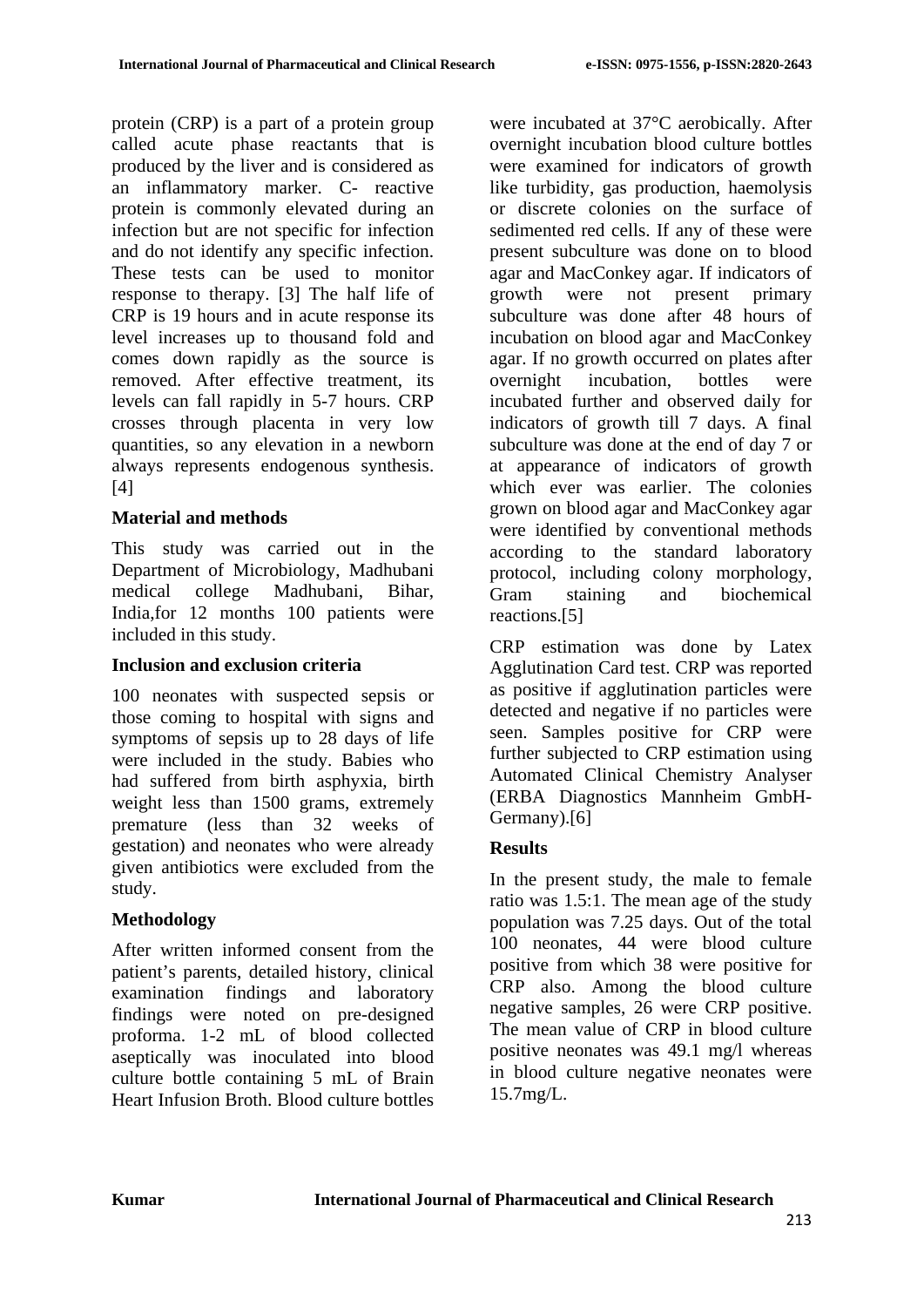| Demographic profile              | No. of Neonates | Percentage     |  |
|----------------------------------|-----------------|----------------|--|
| Gender                           |                 |                |  |
| Male                             | 60              | 60             |  |
| Female                           | 40              | 40             |  |
| Age (in days)                    |                 |                |  |
| $0 - 7$                          | 69              | 69             |  |
| $8 - 14$                         | 12              | 12             |  |
| $15 - 21$                        | 8               | 8              |  |
| 22-28                            | 11              | 11             |  |
| Preterm $(\leq 37$ weeks)        | 54              | 54             |  |
| Term $(>37$ weeks)               | 46              | 46             |  |
| <b>Maternal Risk Factors</b>     |                 |                |  |
| <b>PROM</b>                      | 32              | 32             |  |
| <b>MSAF</b>                      | 29              | 29             |  |
| Febrile illness in mother        | 18              | 18             |  |
| More than 3 vaginal examinations | $\overline{7}$  | $\overline{7}$ |  |
| Preterm labour                   | $\overline{4}$  | $\overline{4}$ |  |
| Delivery at home                 | 3               | 3              |  |
| Risk factors not identified      | $\overline{4}$  | $\overline{4}$ |  |
| <b>Birth Weight</b>              |                 |                |  |
| Low birth weight                 | 40              | 40             |  |
| Normal birth weight              | 60              | 60             |  |

#### **Table: 1 Demographic profile**

## **Table 2 Comparison of blood culture and CRP in patients with neonatal septicaemia**

| Variables           |           | Blood Culture Positive   Blood Culture Negative   Total |                     |
|---------------------|-----------|---------------------------------------------------------|---------------------|
| <b>CRP</b> Positive | 38        | 26                                                      | 64                  |
| Mean Value          | 49.1 mg/L | $15.7 \text{ mg/L}$                                     | $35.2 \text{ mg/L}$ |
| CRP Negative   6    |           | 30                                                      | 36                  |
| Total               | 44        | 56                                                      | 100                 |

### **Table: 3 Predictive values of CRP in patients with neonatal septicaemia**

| Parameters                       | Value  |
|----------------------------------|--------|
| Sensitivity                      | 86.11% |
| Specificity                      | 44.40% |
| <b>Positive Predictive Value</b> | 56.14% |
| <b>Negative Predictive Value</b> | 77.67% |
| Diagnostic Accuracy              | 64.00% |

### **Table:4 Mean value of CRP in relation to organisms isolated in patients with neonatal septicaemia**

|                              | <b>Blood</b><br>$(n=44)$ | Culture | Positive   CRP | $(n=38)$ | Positive   Mean | mg/L | (in |
|------------------------------|--------------------------|---------|----------------|----------|-----------------|------|-----|
| Gram<br>Negative<br>Bacteria |                          |         |                | 18       |                 | 97.4 |     |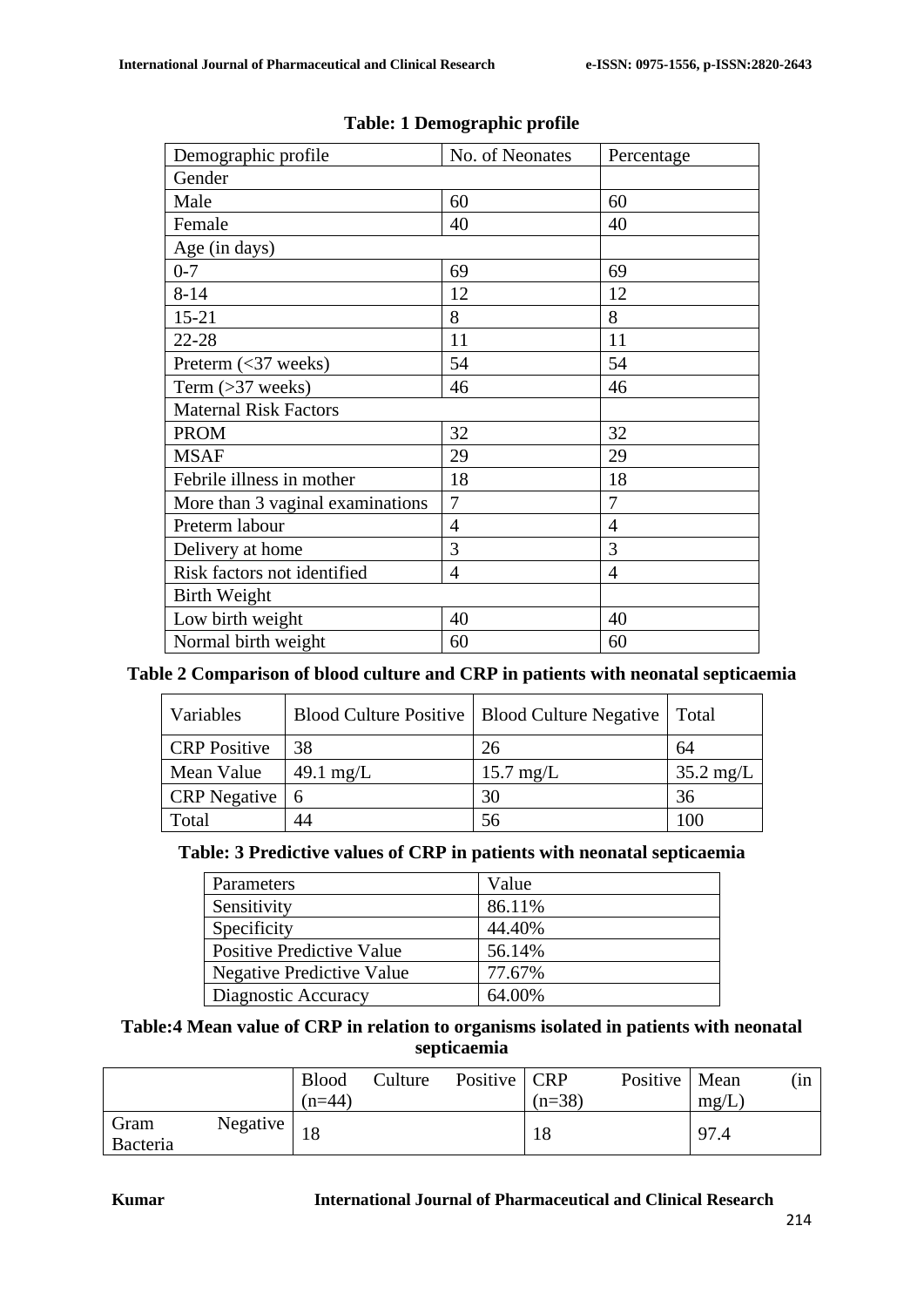| $\epsilon$<br>Gram | Positive | $\sim$  |        | ---   |
|--------------------|----------|---------|--------|-------|
| Bacteria           |          | ້<br>__ | $\sim$ | JJ.JJ |

### **Discussion**

Neonatal sepsis is one of the leading causes of morbidity and mortality among the newborns in the developing countries. It is a life threatening clinical emergency that demands urgent diagnosis and treatment.[7]

The present study was carried out in the Department of Microbiology of a tertiary care teaching hospital to evaluate the diagnostic accuracy of CRP in neonatal septicaemia.

In the present study male babies (60%) were affected more than female babies (40%) who were similar to findings of other studies reported from India.8-10 The development of thymus and antibody production is X-linked which may be the reason for male preponderance.[11] In our study, incidence of septicaemia was higher in preterm neonates (54%) compared to term neonates (46%). Our results were consistent with studies conducted by Patel BM et al., [8] and Shah AJ et al., [12] who reported 67.37% and 70% blood culture positivity rates respectively in preterm babies. Preterm neonates are more prone to septicaemia because they have increased susceptibility to infection due to an immature immune system, inefficient neutrophil function and lack of antigen type-specific antibodies to pathogens in their environment.[13-15] In our study, incidence of suspected neonatal septicaemia was more common in normal birth weight neonates (60%) but incidence of culture proven sepsis was significantly higher in low birth weight than normal weight neonates which was similar to the studies conducted by Patel BM et al.,8 The rate of infection is inversely proportional to birth weight. Low birth weight neonates have low IgG level and are more susceptible to infections.<sup>[16]</sup>

In the present study, out of 100 neonates suspected of neonatal septicaemia, 44% were blood culture positive. Our results were comparable with many studies conducted in India.[17,18] Low blood culture positivity in our study might be due to the low amount of blood drawn or possibility of infection with anaerobes or presence of fastidious organisms.

For definitive diagnosis of septicaemia, blood culture is the gold standard method but it takes at least 48-72 hours for reporting and by that time the infection may progress, especially if antibiotic treatment is not started. So there is a need of a screening test which can diagnose septic neonates rapidly and prevent injudicious antibiotic therapy in non septic neonates.

CRP is a screening test that can be used to assess neonatal sepsis as it is easily available, cost effective and results are readily available. In our study, 64% of the suspected cases of neonatal sepsis were CRP positive which was comparable to the studies done by Shah AJ et al.,[12] and Hisamuddin E et al.[18]

In our study, out of the 44 blood culture positive samples, 38(86.36%) were positive for CRP which was similar to studies done by Gowsami Y et al.17 [22] and Hisamuddin E et al.18 In present study, the sensitivity and specificity of CRP against blood culture was 86.11% and 44.40% respectively. The positive and negative predictive value was 58.14% and 77.67% respectively. The diagnostic accuracy of CRP against blood culture in detecting neonatal septicaemia was 64%. Our results were comparable to studies done by Younis S et al.[19] and Chauhan S et al.[20]

### **Conclusion**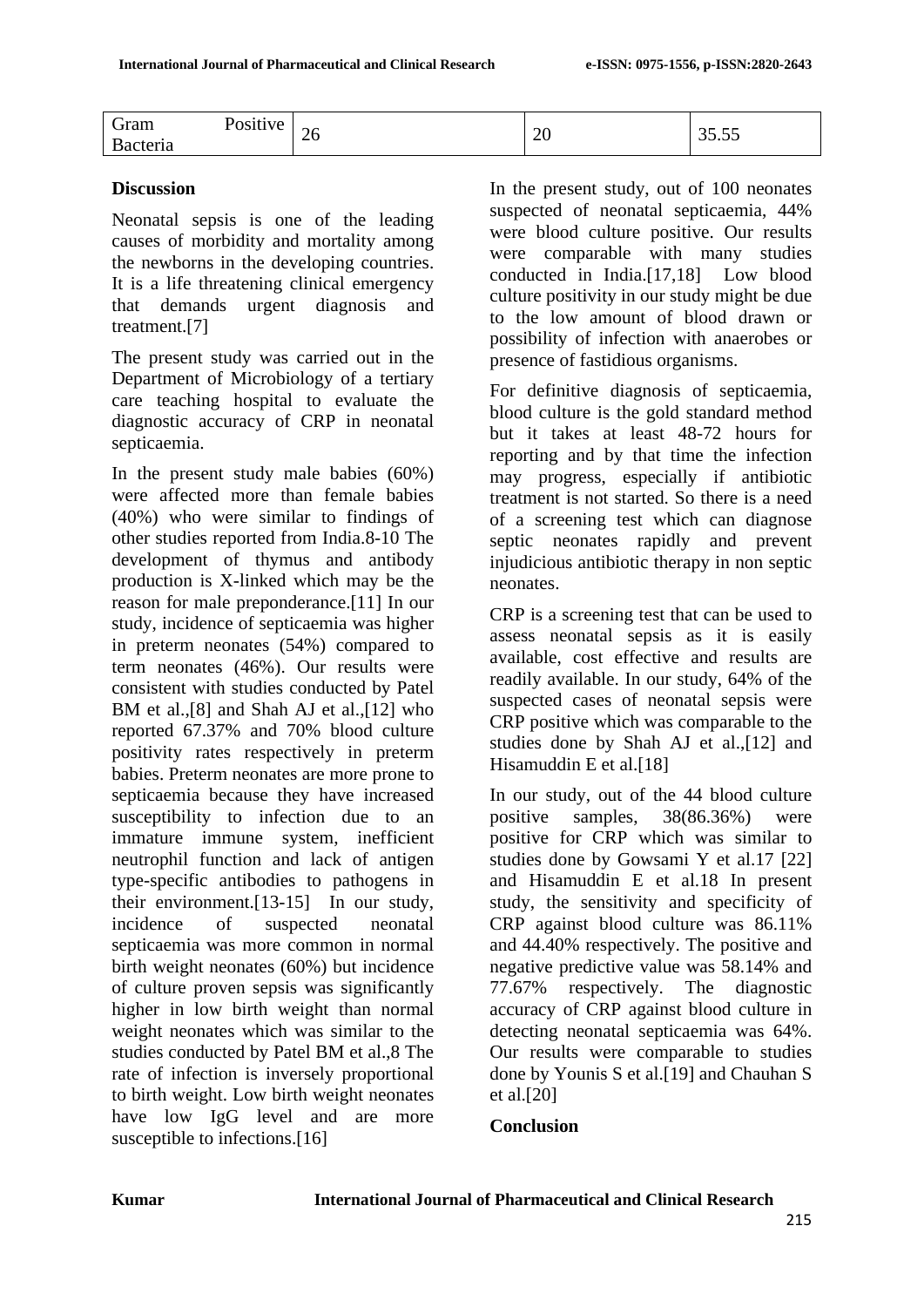Early diagnosis of neonatal sepsis with the aid of biomarkers like CRP may serve as an important tool in reducing the mortality and morbidity among neonates. In the present study mean CRP value was higher in gram negative organisms as compared to gram positive organisms.

### **References**

- 1. Meherban S. Perinatal Infections. In: Care of the Newborn. New Delhi: Sagar Publication; 2010. p. 223–33.
- 2. Marcdante K, Kliegman R. Nelson Essentials of Pediatrics. 8th ed. Elsevier; 2018.
- <span id="page-4-0"></span>3. Prashant A, Vishwanath P, Kulkarni P, Narayana PS, Gowdara V, Nataraj SM, et al. Comparative Assessment of Cytokines and Other Inflammatory Markers for the Early Diagnosis of Neonatal Sepsis–A Case Control Study. *PLoS ONE*. 2013;8(7):e68426.
- 4. Patel U, Patel VK, Patel NP, Verma J, Ratre BK, Verma SP. To evaluate C-Reactive Protein and other Hematological parameters for diagnosis of Neonatal Sepsis. *Int J Med Res Rev*. 2014;2(4):1–10
- 5. Mackie and Mccartney Practical Medical Microbiology (14<sup>th</sup> Edition). Author, John Gerald Collee. Edition, 14. Publisher, Elsevier publication
- 6. Operator manual for automated clinical chemistry analyzer: model- EM 360, Document version. 2012.
- 7. Behrman RE, Kleigman RM, Jenson HB. Infections of the neonatal infant. Nelson textbook of pediatrics. 17th edition. Philadelphia Saunders. 2004. Pp: 623-40.
- 8. Patel BM, Basavaraj KN, Antony B. Bacterial spectrum of neonatal septicemia with their antibiogram with reference to various predisposing factors in a tertiary care hospital in Southern India. Ann Trop Med Public Health. 2013;6:96-99.
- 9. Garg D, Agrawal N. Aetiology and presentation of neonatal septicaemia at

tertiary care hospital of Southern Rajasthan. International Journal of Medical Science and Education. 2014;1(1):12-20.

- 10. Sharma A, Kutty CV, Sabharwal U, Rathi S, Mohan H. Diagnostic and prognostic role of CRP and ESR in neonatal septicemia. Indian Pediatr. 1993;30(3):347-50.
- 11. Schlegel RJ, Bellanti JA. Increased susceptibility of males to infection. Lancet. 1969; 2(7625):826-27.
- 12. Shah AJ, Mulla SA, Revdiwala SB. Neonatal sepsis: High antibiotic resistance of the bacterial pathogens in a neonatal intensive care unit of a tertiary Care hospital. J Clin Neonatol. 2012;1(2):72-75.
- 13. Nagata E, Brito ASJ, Matsuo T. Nosocomial infections in a neonatal intensive care unit: Incidence and risk factors. Am J Infect Control. 2002 ;30(1):26-31.
- 14. Stoll BJ, Hansen N, Fanaroff AA, Wright LL, Carlo WA, Ehrenkranz RA, et al. Late-onset sepsis in very low birth weight neonates: the experience of the NICHD Neonatal Research Network. Pediatrics. 2002;110(2 Pt 1):285-91.
- 15. Tsai MH, Chu SM, Lee CW, Hsu JF, Huang HR, Chiang MC, et al. Recurrent late-onset sepsis in the neonatal intensive care unit: incidence, clinical characteristics and risk factors. Clin Microbiol Infect. 2014;20(11):O928-35.
- 16. Khatua SP, Das AK, Chattergee BD, Khatua S, Ghose B et al. Neonatal septicaemia. Indian J Pediatr. 1986;53:509-14.
- 17. Goswami Y, Jadav P, Rathod B. Study on significance of CRP estimation in early diagnosis of neonatal septicemia. IJSR. 2014;3(8):388-90.
- 18. Hisamuddin E, Hisam A, Wahid S, Raza G. Validity of C-reactive protein (CRP) for diagnosis of neonatal sepsis. Pak J Med Sci. 2015;31(3):527-31.